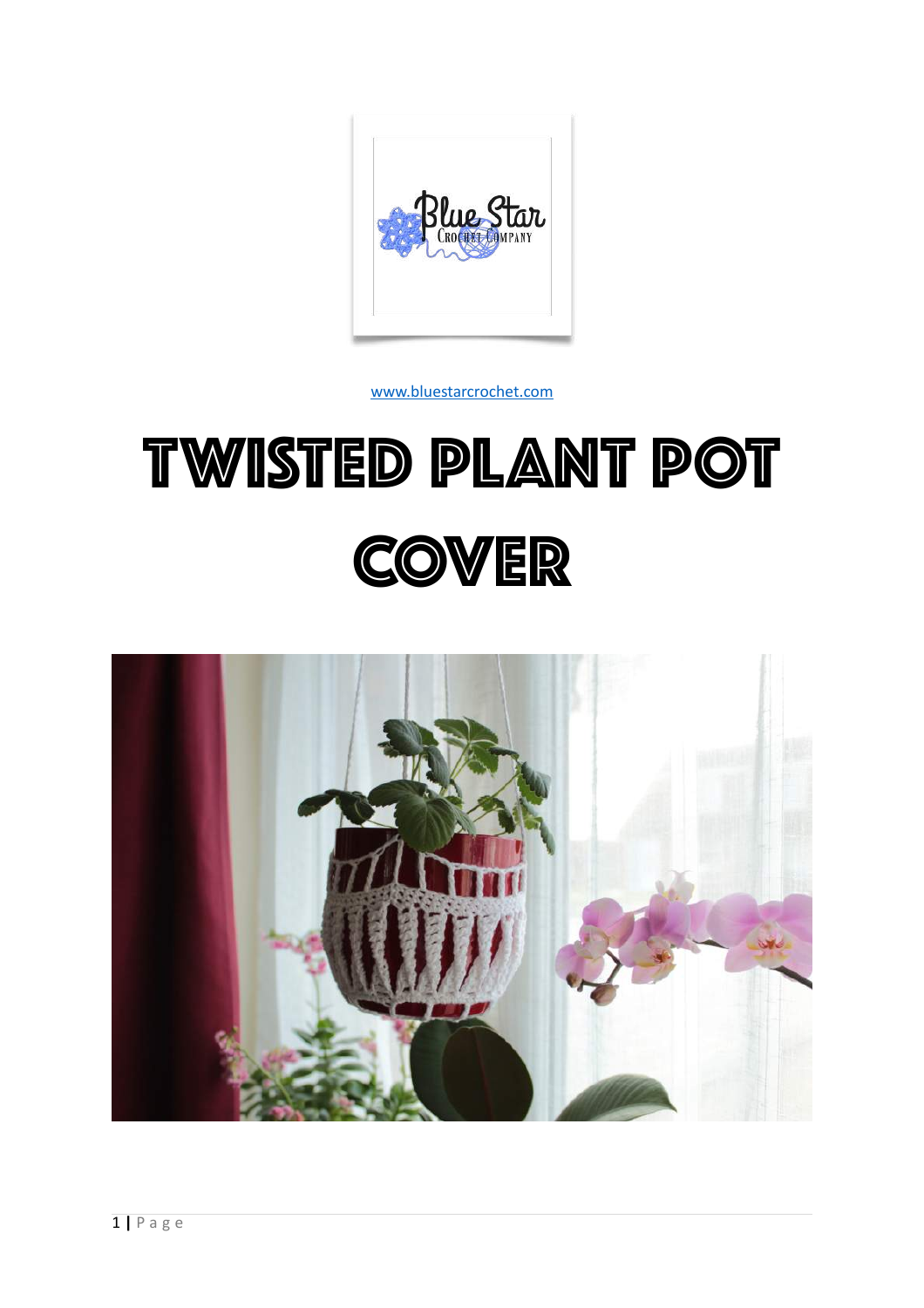## **MATERIALS**

- King Cole Cottonsoft DK (DK weight; 100% cotton, 210m per 100g ball) x 1 ball in white
- 4 mm crochet hook
- Yarn needle
- Scissors

### **FINISHED SIZE**

The pot measures 10 cm across bottom diameter, 47.5 cm circumference and 13 cm height. The plant pot cover stretches over it easily.

### **TENSION**

16 st x 8 rows measures 10 x 10 cm measured over dc

## **STITCHES AND ABBREVIATIONS (US CROCHET TERMS)**

**mc-** magic circle

**ch-** chain stitch

**dc-** double crochet

**sl st-** slip stitch

**sc-** single crochet

**dtr-** double treble crochet

For abbreviations master list as set out by Craft Yarn Council, please CLICK [HERE.](https://www.craftyarncouncil.com/standards/crochet-abbreviations)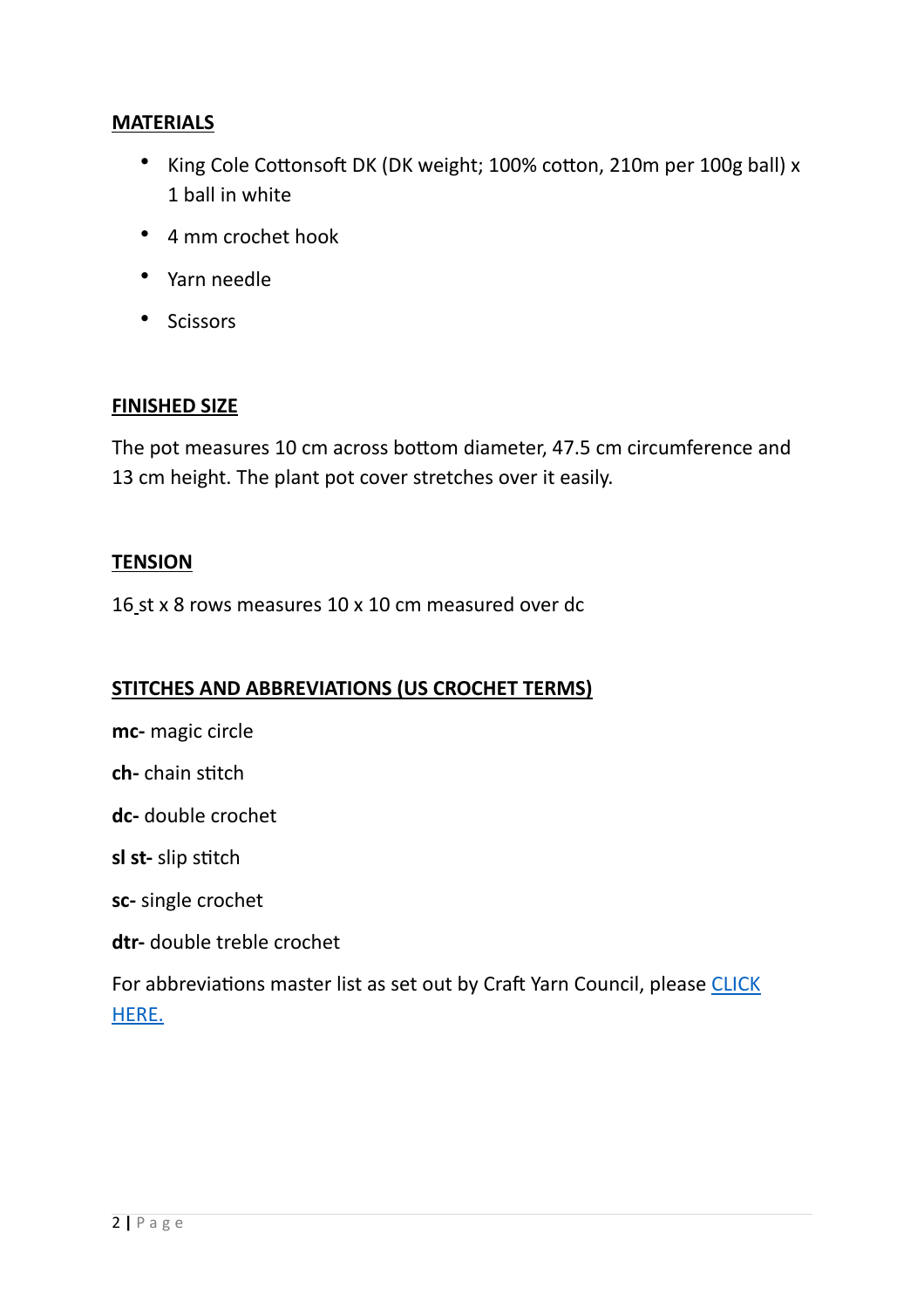## **PATTERN NOTES**

- *The pattern starts with creating a magic ring.*
- *It consists of working the bottom circle in dc and ch sts to create spider web-like circle*
- *The sides are worked in rows of dc stitch worked vertically at 90 degree angle to the bottom circle*
- *These rows are then twisted and fixed in position with a row of sc worked around the beginning 3 ch of each row.*

# **MAIN PATTERN**

Create magic circle.

**Rnd 1:** 3 ch (counts as first dc), 11 dc into mc, sl st to top of beg 3 ch. *12 dc*

**Rnd 2:** 5 ch (counts as first dc + 2 ch), \*1 dc in next dc, 2 ch; repeat from \* around, sl st to 3rd ch of beg 5 ch to join.

**Rnd 3:** 6 ch (counts as first dc + 3 ch), \*miss next 2 ch-sp, 1 dc in next dc, 3 ch; repeat from \* around, sl st to 3rd ch of beg 6 ch to join.

**Rnd 4:** 7 ch (counts as first dc + 4 ch), \*miss next 3 ch-sp, 1 dc in next dc, 4 ch; repeat from \* around, sl st to 3rd ch of beg 7 ch to join.

**Rnd 5:** 8 ch (counts as first dc + 5 ch), \*miss next 4 ch-sp, 1 dc in next dc, 5 ch; repeat from \* around, sl st to 3rd ch of beg 8 ch to join.

**Rnd 6:** 1 ch (doesn't count as a st) starting in same st at the bottom of 1ch, \*1 sc in next dc, 5 sc in next 5 ch-sp; repeat from \* around, sl st to first dc to join. *72 sc*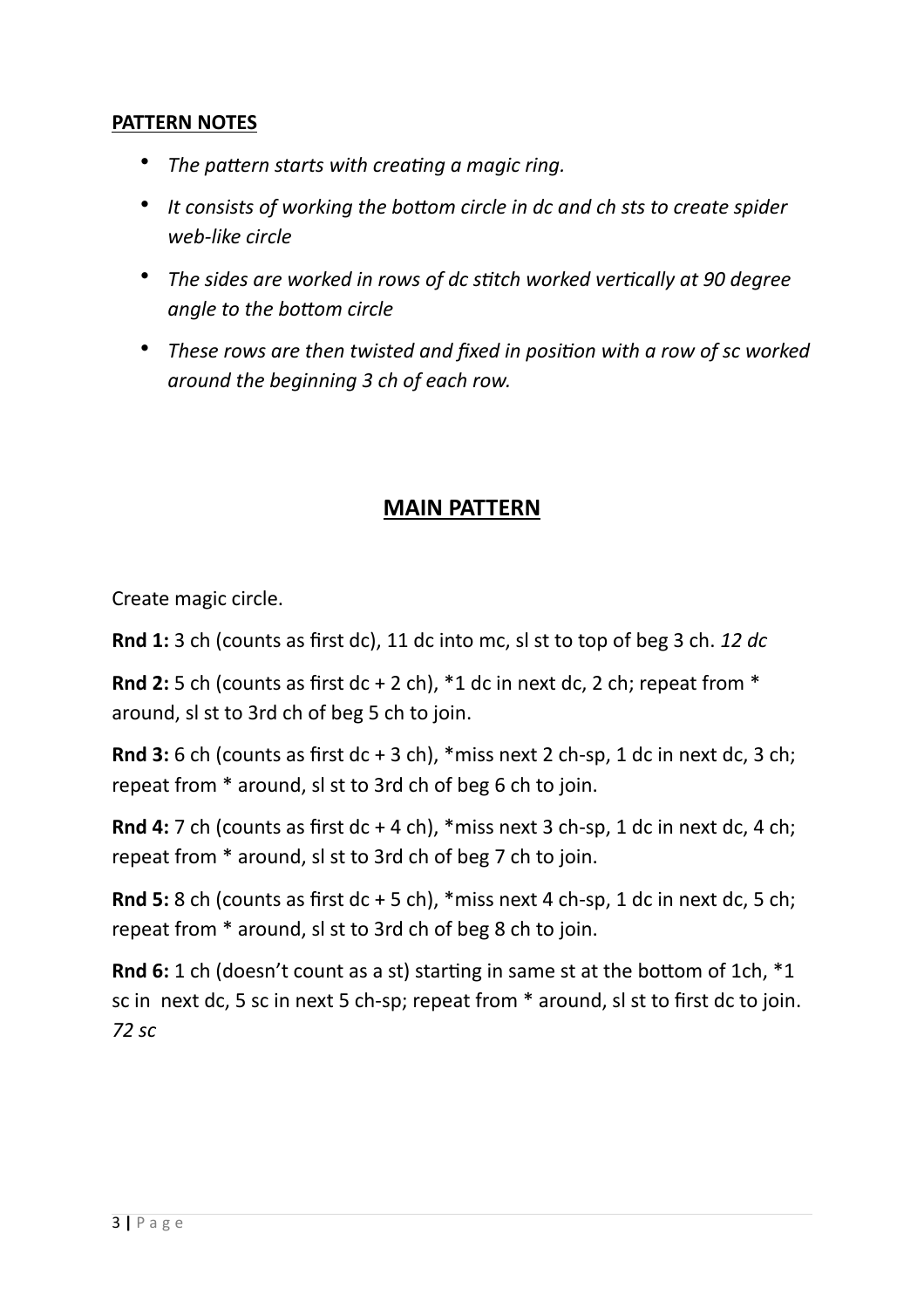**Rnd 7:** chain 12, starting in 4th ch from hook, 1 dc in each ch down the foundation chain just made, miss next st on Rnd 6, sl st to next st, \*sl st to next st on Rnd 6, chain 12, starting in 4th ch from hook, 1 dc in each ch down the foundation chain just made, miss next st on Rnd 6, sl st to next st; repeat from \* around, fasten off. 24 vertical rows of dc

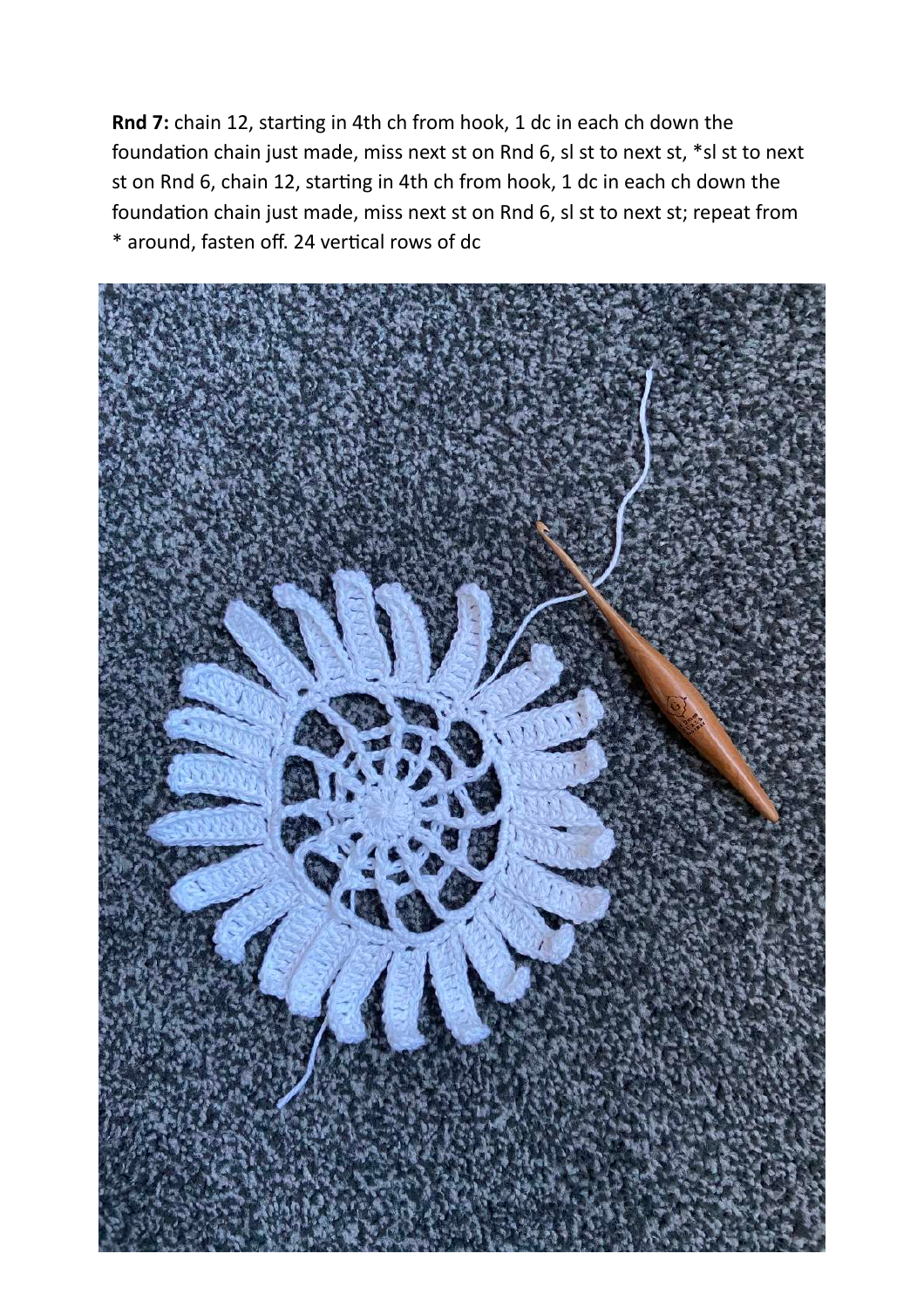**Rnd 8:** twist one dc strand from Rnd 7 over, join yarn around beg 3 ch st, 1 ch, 3 sc in same sp around the st, \*pick up next strand and twist over, work 3 sc around beg 3 ch st; repeat around, sl st to first dc. *72 sc*



**Rnd 9 - 10:** 1 ch, 1 sc in each st around, sl st to first dc. *72 sc*

**Rnd 11:** 7 ch (counts as first dtr + 2 ch), \*miss next 2 sts\*\*, 1 dtr in next, 2 ch; repeat from \* around ending last repeat at \*\*, sl st to 5th ch of beg 7 ch.

# TOP STRINGS

With yarn still attached, chain 100 and fasten off.

Miss next 5 dtr, join yarn in next and chain 100, fasten off. Repeat 2 more times to create 4 strings.